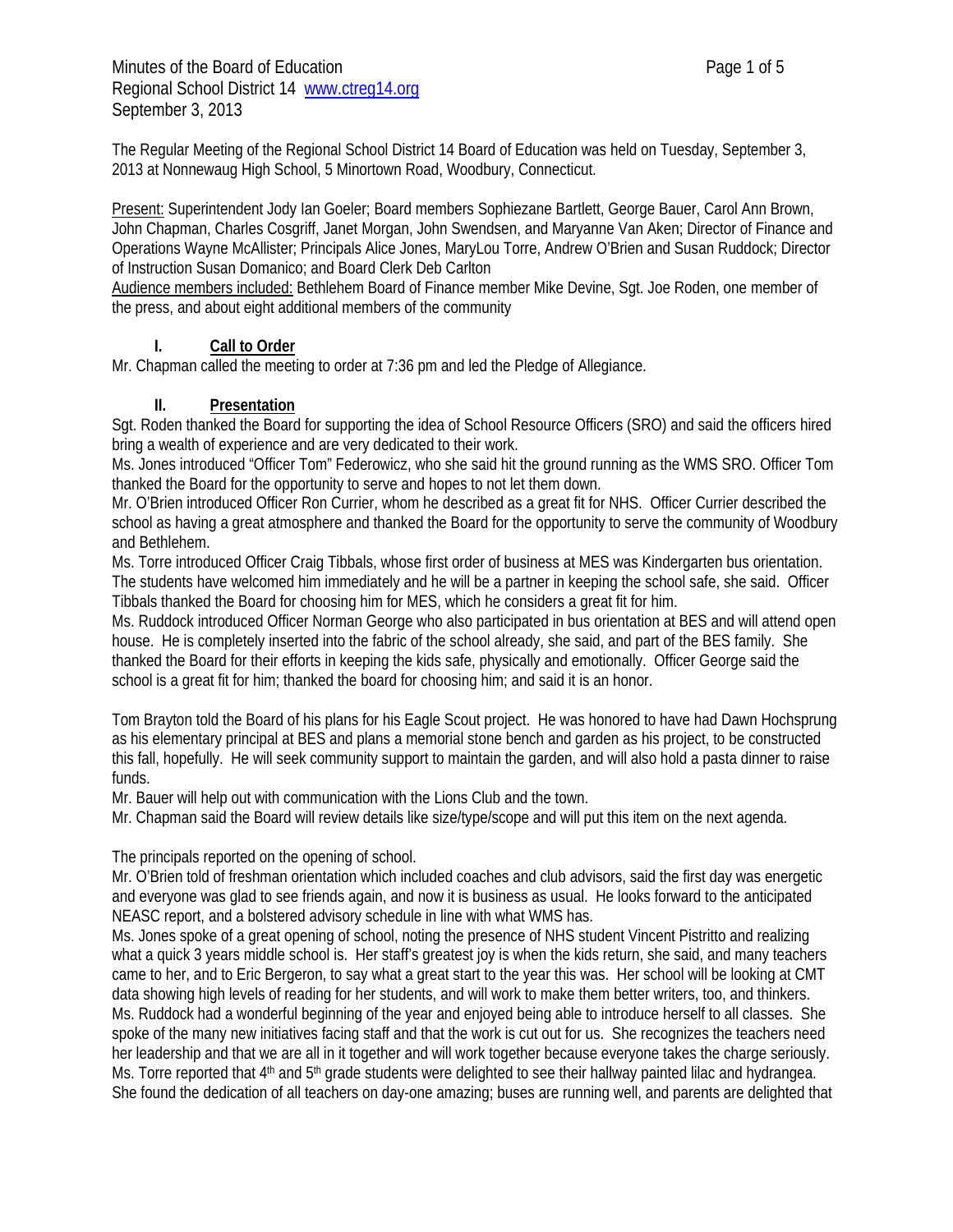### Minutes of the Board of Education **Page 2 of 5** and  $P$ Regional School District 14 www.ctreg14.org September 3, 2013

the students are happy to be back to school. She spoke of the new math program, which will require investment on the part of teachers to make it work, as well as readers' workshop, and the new teacher evaluation plan. She could see at the first faculty meeting that everyone realizes there is a lot on the plate, but they want to make it work.

Mr. Goeler thanked the principals for their great leadership.

### **III. Review of Minutes**

Mr. Chapman requested a *motion to approve the minutes of the Regular Meeting of August 19, 2013.* Entered by Mr. Cosgriff and seconded by Mr. Bauer, the **motion carried 7-0-1**, with Ms. Bartlett abstaining.

### **IV. Correspondence**

None.

### **V. Report from the Chairman**

Mr. Chapman expressed how good it was to hear the principals' reports and to meet the SROs. He thanked the community for its support of the SRO initiative, which seems to be starting off well and took a lot of hard work to accomplish. He was not able to attend the opening convocation due to business travel, but will represent the BoE and meet with faculties at all 4 schools in the near future to carry the message of cooperation between the Board and faculty. The district has been given resources to make things happen, and he looks forward to a busy and productive school year.

Mr. Chapman also marked the passing of Mr. Duncan McDougal, offering condolences to his family and thanking him for always holding the Board's feet to the fire.

### **VI. Report from the Superintendent**

Mr. Goeler hoped everyone had a nice Labor Day weekend. He began by calling on Agriscience student and FFA Historian, Rebecca Reznek, for her report. She spoke of the first FFA meeting of the year, on 8/22, and freshman icebreakers; on 8/27, officers served as school guides for freshmen; students operated a milkshake booth at the Goshen Fair last weekend and alumni had a chili booth; teams will go to the Big E 9/13-14 to prepare for Nationals; and a college/career fair is scheduled for 9/24.

NHS student Vincent Pistritto also reported on a smooth first three days of school. Efforts will be made to select a second student representative to the Board. When asked, Vincent spoke of his audition and selection for the National Concert Band.

Mr. Goeler spoke of the two day new teacher orientation, the very moving swearing in ceremony for SROs, and a very positive opening convocation. He greeted buses on the first day with Mr. McAllister and brought bagels to the bus drivers. The teacher evaluation committee met briefly about the evaluation plan which includes 4 goals and involves all teachers. He visited all schools Friday and again today.

Ms. Domanico also reported on the various activities in which the elementary math specialist has been involved, including setting up functional offices and meeting spaces at both schools, introducing her role to teachers and students, coordinating the distribution of program materials, manipulatives and resource library enrichment items, and evaluating alignment and effectiveness of the new My Math program. She also spoke of events which have occurred since the district submitted its plan for teacher evaluation and the challenges we face moving forward, including moving to the new version of the rubric, developing goals related to student growth, and sorting out required meetings and numbers of observations.

Mr. Chapman expressed concern about whether the plan submitted to and approved by the State is still one that keeps us in compliance, and he also asked how the training went.

Ms. Domanico indicated that the teachers are anxious to comply; we have models to look at and will work collaboratively with teachers, departments and administrators to see that the appropriate level of rigor is there. Time will be set aside on Mondays, when students are released early, for rich collaboration; also, administrators can begin collecting evidence almost immediately and are having discussions with teachers regarding goals already.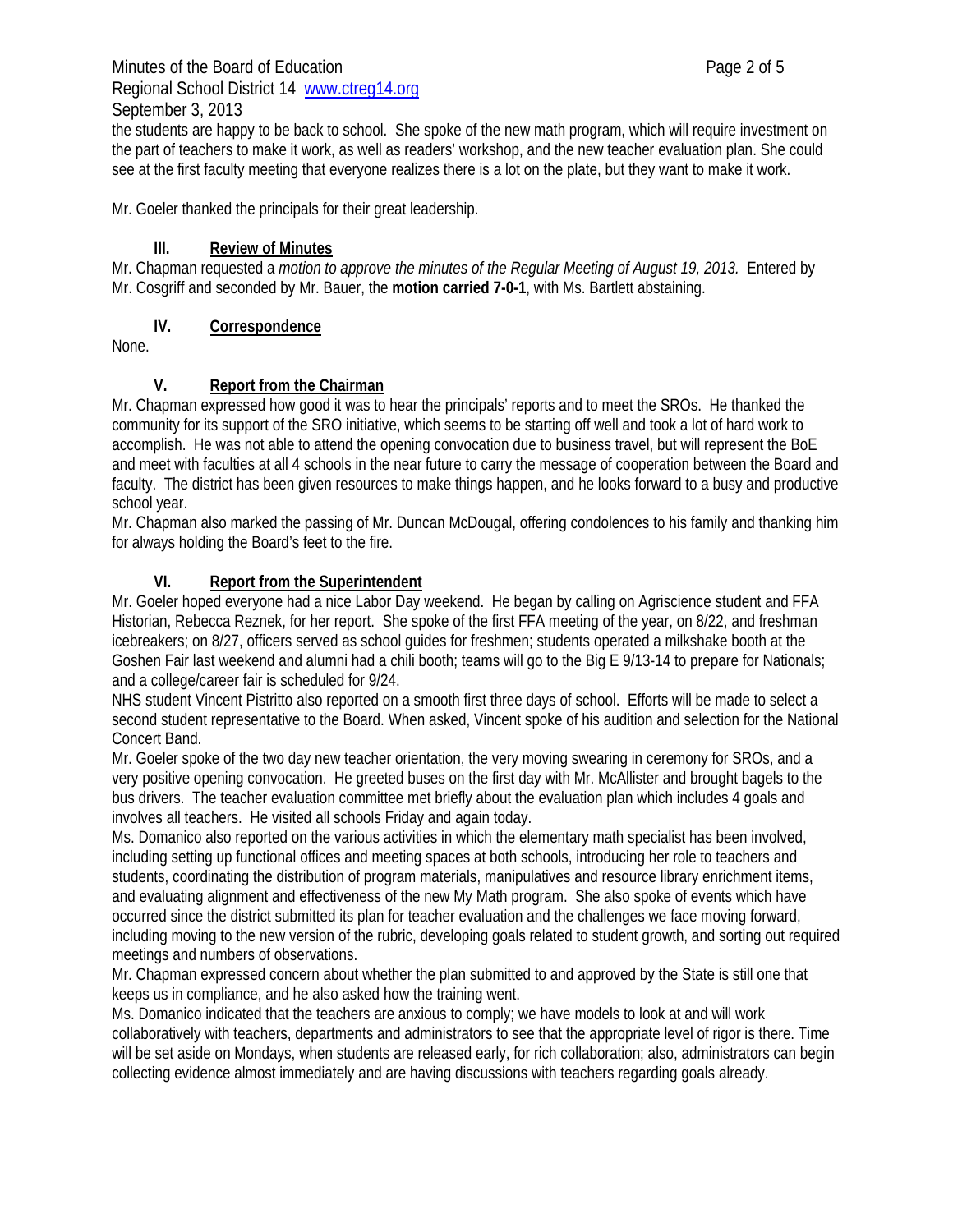### Minutes of the Board of Education **Page 3 of 5** and  $P$ Regional School District 14 www.ctreg14.org September 3, 2013

Ms. Domanico explained there are core requirements from the State to set parameters; beyond that, districts may choose rubrics, vendors, etc. The State, however, does offer "carrots" for choosing certain products.

## **VII. Privilege of the Floor (agenda specific)**

Tom Arras, Woodbury, spoke regarding proposed changes to the agenda format that may limit privilege of the floor to one time per meeting. He discourages that because people's schedules may cause them to miss the first one or not be able to stay for the second. Also, the second PoF allows for comments on items discussed during the meeting.

Art McNally, Woodbury, asked if BoE committee assignments are on the website and was told they are. He asked about the postponed Building Committee meeting of 8/27; had the committee met, he asked, what would have been discussed? Also, he wanted to know what steps the Board will take to ensure that the posting error for the building referendum does not happen again, and when the Board will take responsibility for the "illegal vote" rather than put the towns through the expense of litigation.

Mr. Bauer and Mr. Chapman explained that the Building Committee is getting RFPs – for survey work, commissioning, and testing - ready for when the work of the committee can resume. The 8/27 meeting was postponed because, at that time, there was no information or guidance available about the status of the lawsuits; however, the meeting will be rescheduled. Mr. Chapman indicated that a status report will be given at the next BoE meeting, and that steps for seeing that this type of error does not happen again will include developing and initial/sign off type checklist for QA/QC.

## **VIII. Report from Director of Finance and Operations**

Mr. McAllister required authorization to list his as well as Mr. Goeler's names as signatures for submitting reimbursement claims to the CSDE. He requested a motion to that effect.

Ms. Van Aken entered a *motion to authorize Jody Goeler and Wayne McAllister to sign the ED-099 Agreement for Child Nutrition Programs.* Seconded by Mr. Bauer, the **motion carried 8-0.** 

# **IX. Committee Reports**

For Policy, Mr. Swendsen said the committee will meet next Tuesday, and will send out a meeting schedule soon. The next batch of policies will be given at the next BoE meeting for first read, and this will finish the "most critical."

For Public Relations, Ms. Brown will adopt a meeting schedule of 6:30 pm on the night of the second BoE meeting of the month, and will contact the PTO reps and assemble a committee that includes community members as advisors. She noted three great recent news articles: the Voices article on NHS English teacher Conor Gereg, the one about Ms. Domanico, and one regarding art scholarships.

Ms. Morgan indicated that the Facilities/Enrollment/Transportation committee will meet on the second Monday of the month at 6:30 pm. Finance will follow the same pattern and meet at 7:30 pm on those nights, said Mr. Bauer.

Ms. Van Aken's Planning/Personnel committee will meet prior to the first BoE meeting of each month, at 6 pm, beginning on October 7<sup>th</sup>.

As previously mentioned, the Building Committee will reconvene after the district hears from the courts.

Mr. Cosgriff reported success with regards to negotiations. He noted the very successful sessions with the custodians, particularly. The paras have finally settled, too.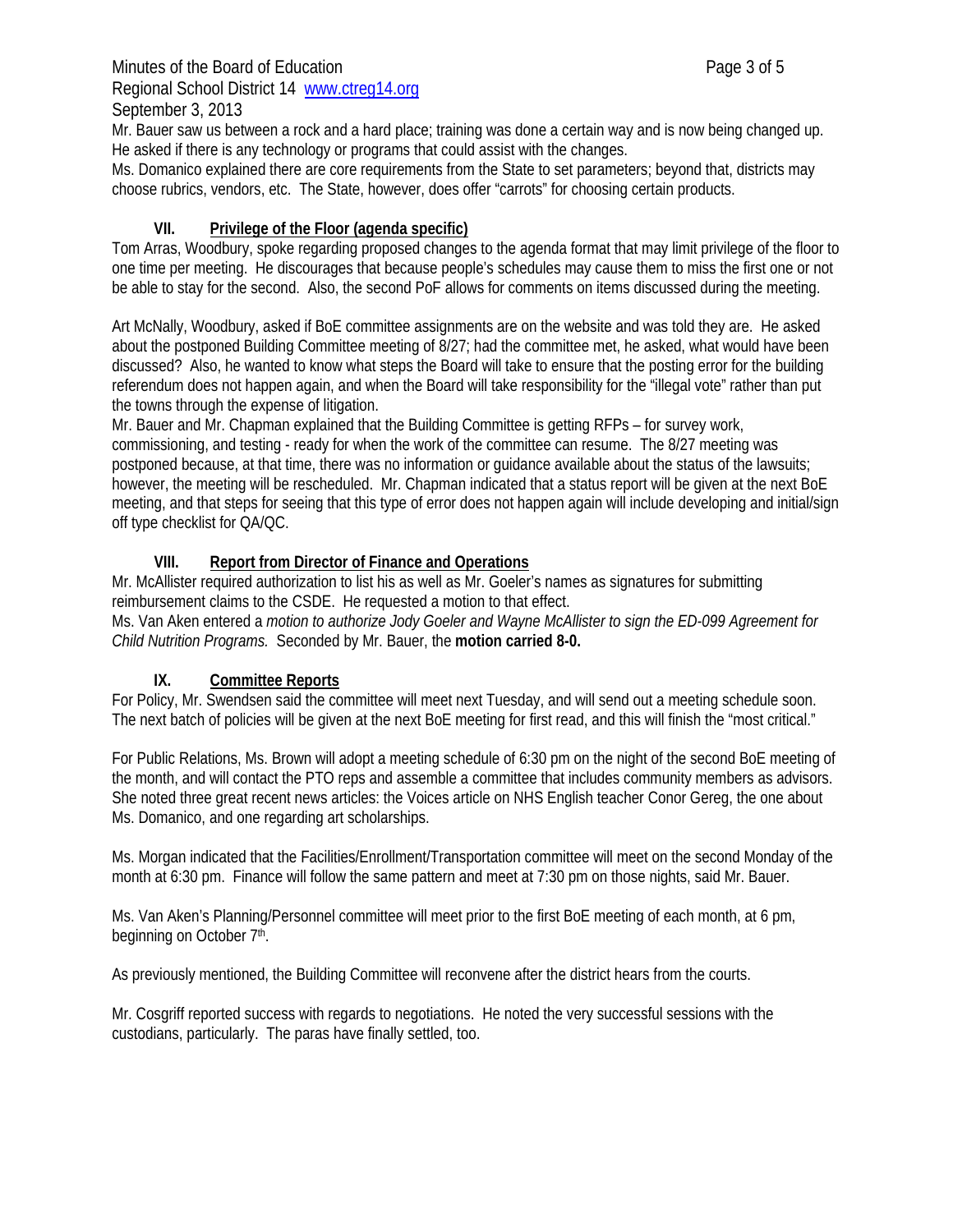## Minutes of the Board of Education **Page 4 of 5** Page 4 of 5 Regional School District 14 www.ctreg14.org September 3, 2013

### **X. Old Business**

Mr. Chapman tabled the topic of changes to the meeting agenda.

The topic of the memorial bench was covered in the earlier presentation.

Ms. Morgan remained concerned about the issue with the NHS play, asking whether this has yet been addressed.

Mr. Goeler said he had met with Mr. O'Brien and Mr. Bauer, and will meet with the play director this week.

Ms. Van Aken wondered if a memorial bench is also planned at MES and it was suggested that the Board wait to see if a proposal is received.

## **XI. New Business**

The Board discussed higher than desired enrollment numbers in both Kindergarten and Grade 3.

Ms. Morgan asked why these numbers were not known before the start of school, and worried about the effect to students who may now be reassigned to new classes if additional faculty is added.

Mr. Goeler indicated that he knew we were on the high end of recommended sizes, but that students move into district during the summer and only a few here and there will cause a situation such as this.

Mr. Chapman noted that staffing was tight, with not much allowance for new students.

Mr. Goeler saw options of either adding paras or creating new classes.

Mr. Chapman urged looking at physical space, from where in the budget funds would come, and analyzing best use of staff. Ms. Van Aken stressed equity between the 2 buildings, too, and maintaining an equal educational experience.

Mr. Bauer noted that modifications to recommended class sizes allow for 18-22 in Kindergarten with the addition of a para. He suggested a review by the Facilities/Enrollment/Transportation committee in order to move more quickly on a solution.

Ms. Van Aken suggested, if additional classes are formed, that volunteers first be sought in order to minimize upheaval. She also urged looking at the class size guidelines, which have not been revised in years. Mr. Goeler will plan to have a recommendation at the next BoE meeting.

### Mr. Chapman requested a *motion to approve the agreement between Regional School District 14 and Teamsters Local Union No. 677 International Brotherhood of Teamsters, Chauffeurs, Warehousemen, and Helpers of America July 1, 2013 - June 30, 2017.*

Entered by Mr. Cosgriff and seconded by Mr. Swendsen, the **motion carried 8-0.**

Mr. Chapman requested a *motion to approve the agreement between Regional School District 14 and the Paraprofessional Union Local 1303-257 of Council 4, AFSCME, AFL-CIO, July 1, 2012-June 30, 2015.* Entered by Ms. Van Aken and seconded by Mr. Cosgriff, the **motion carried 8-0.** 

### **XII. Board Announcements**

None.

## **XIII. Privilege of the Floor**

Mr. McNally returned to read from an article suggesting that the Common Core is a domestic spying program being used to track citizens, and urged the Board to be aware of the potential for this. He also said it would have been useful for the audience to be able to be looking at copies of the contracts being discussed and approved earlier. Mr. McAllister explained that, until they are approved by the Board, these documents are not yet public documents. (Copies of both agreements were made available to audience members after BoE approval)

Deb DeSorbo, Woodbury, questioned the addition of a security clause in the district's Use of Facilities form. The requirement to monitor all doors and account for everyone coming in and out of the building when it is reserved for use by a group will make use of the district's facilities impractical. Ms. DeSorbo was told this would be looked in to and she will be contacted.